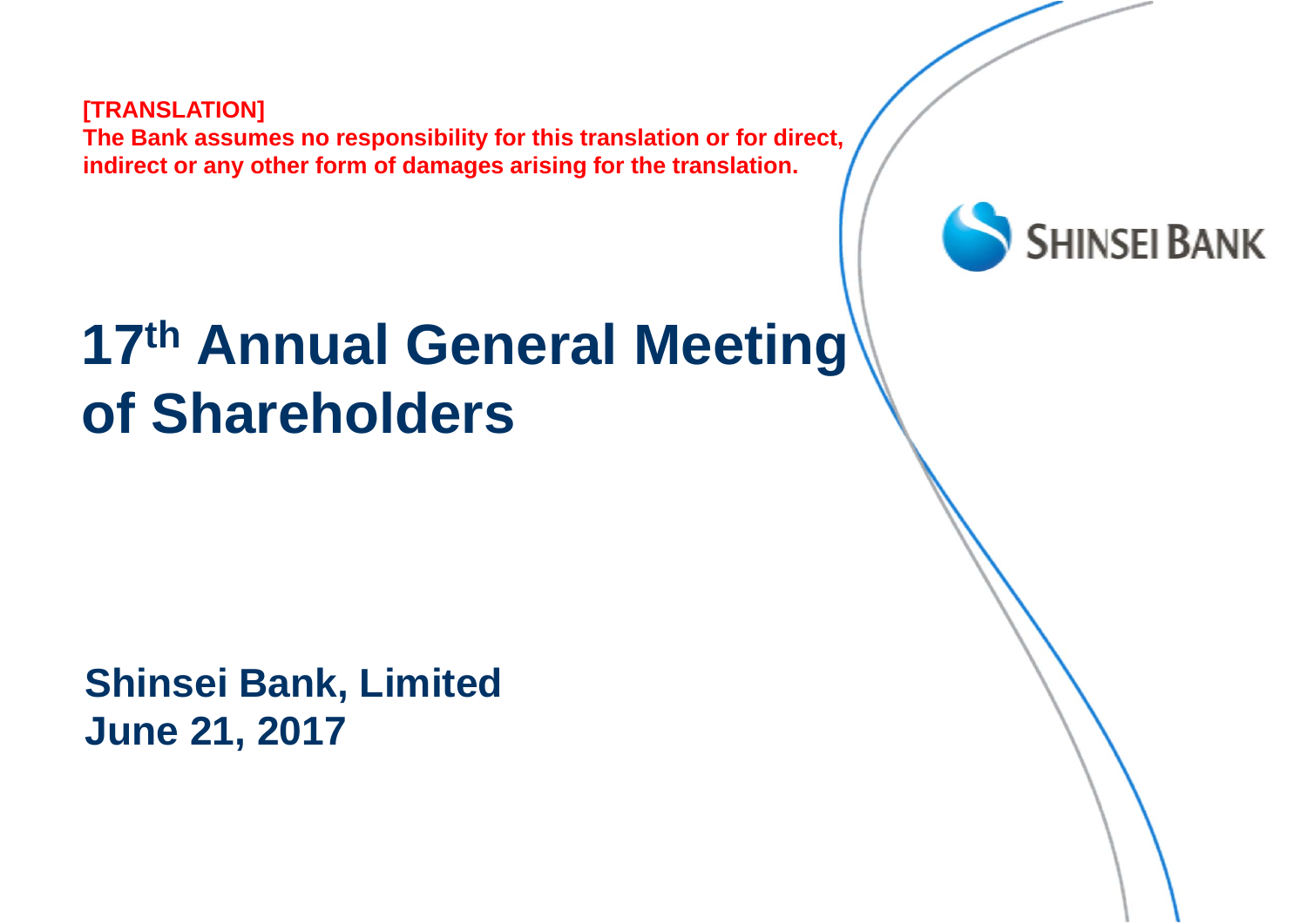#### **Summary of the First Year of the 3rd MTMP**

2

**(Unit: JPY billion)**

#### Recurring Profits (Amounts, %) Networks Change Assets



Amounts of recurring profits (LHS)

Amounts other than recurring profits (markets related profits from Treasury, one-off/highly volatile profits, grey zone provisions) (LHS)



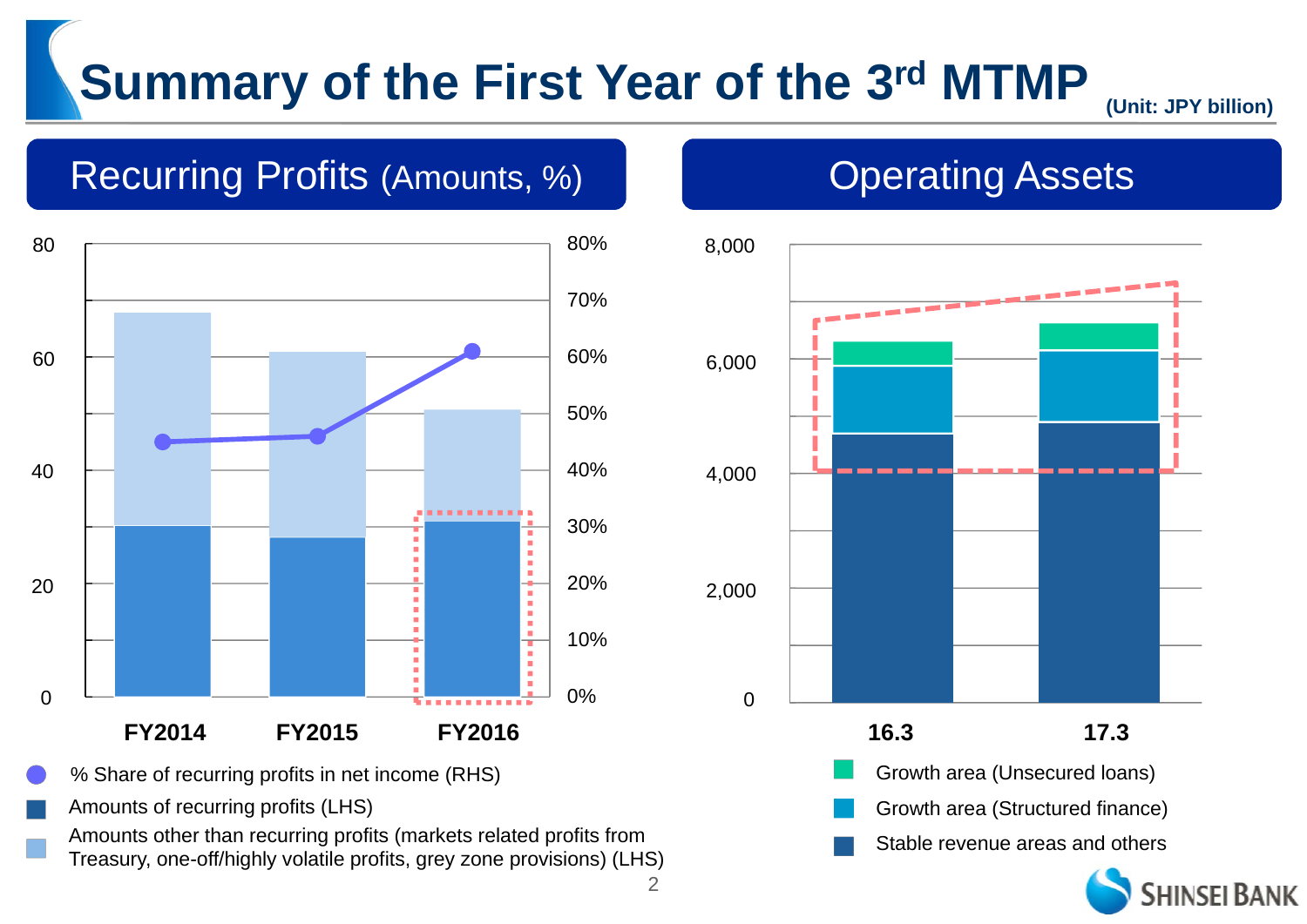# **Group Governance**

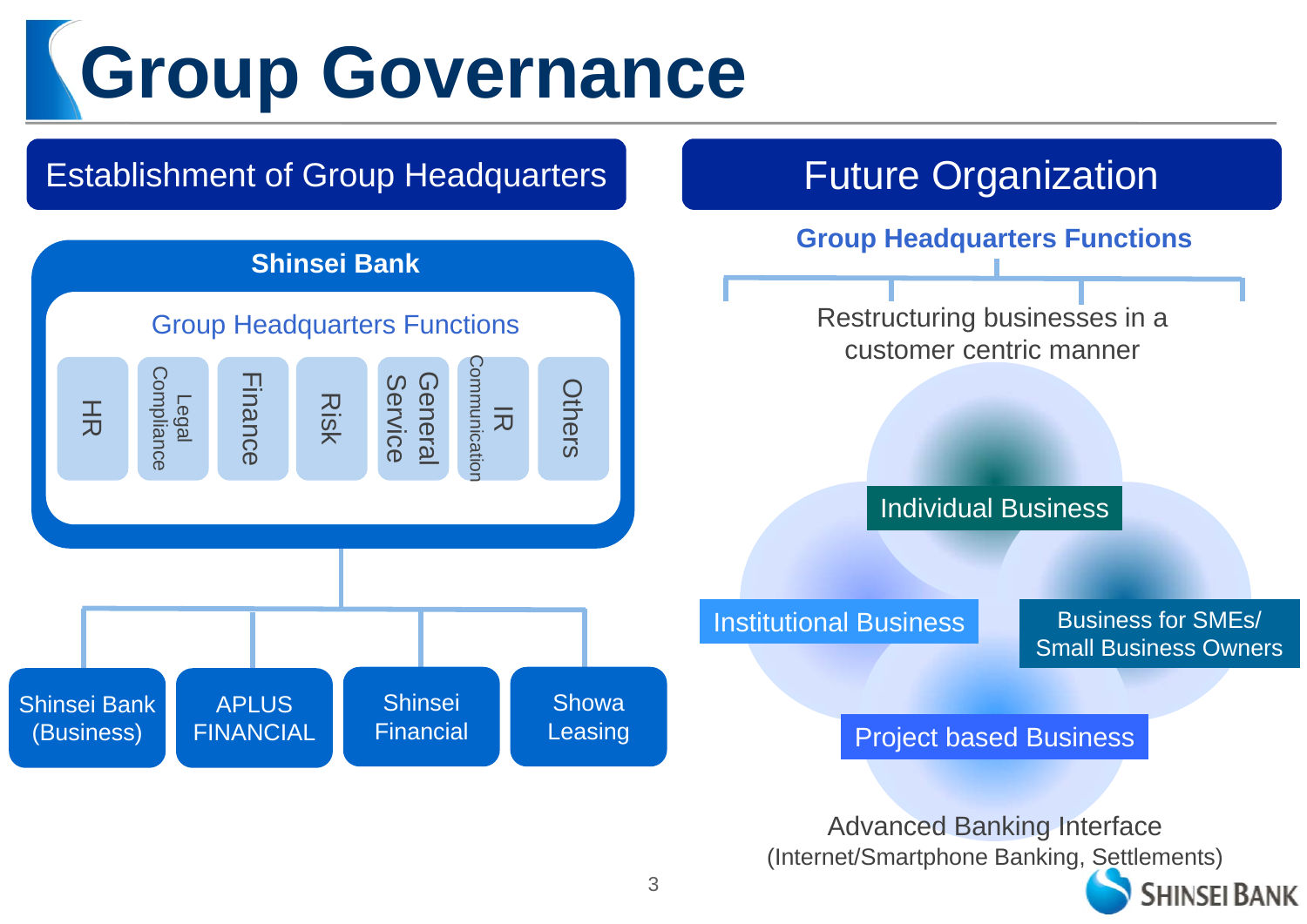# **Fiscal Year 2016 Financial Results**

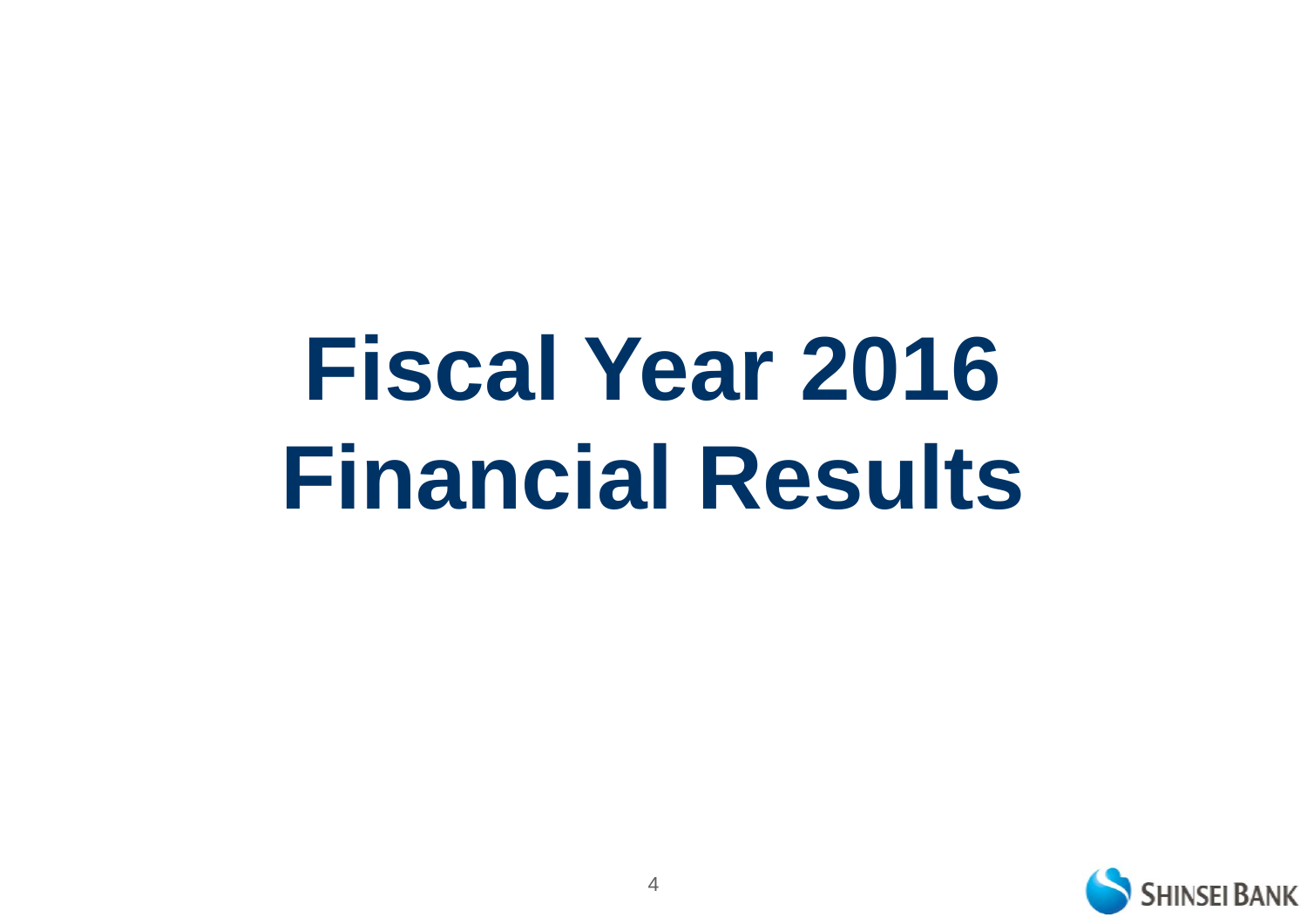## **Fiscal Year 2016 Consolidated Results**: **(Unit: JPY billion)**

| <b>Financial Summary</b>        |                            |               |               |         |  |
|---------------------------------|----------------------------|---------------|---------------|---------|--|
| <b>[Consolidated]</b>           |                            | <b>FY2015</b> | <b>FY2016</b> | Change  |  |
|                                 | <b>Net Interest Income</b> | 122.3         | 122.2         | $-0$    |  |
|                                 | <b>Noninterest Income</b>  | 94.2          | 106.2         | $+11.9$ |  |
| <b>Revenue</b>                  |                            | 216.6         | 228.5         | $+11.9$ |  |
| <b>Expenses</b>                 |                            | $-140.5$      | $-142.4$      | $-1.9$  |  |
| <b>Ordinary Business Profit</b> |                            | 76.0          | 86.0          | $+10.0$ |  |
| <b>Net Credit Costs</b>         |                            | $-3.7$        | $-31.8$       | $-28.1$ |  |
| <b>Others</b>                   |                            | $-11.3$       | $-3.3$        | $+7.9$  |  |
| <b>Net Income</b>               |                            | 60.9          | 50.7          | $-10.1$ |  |

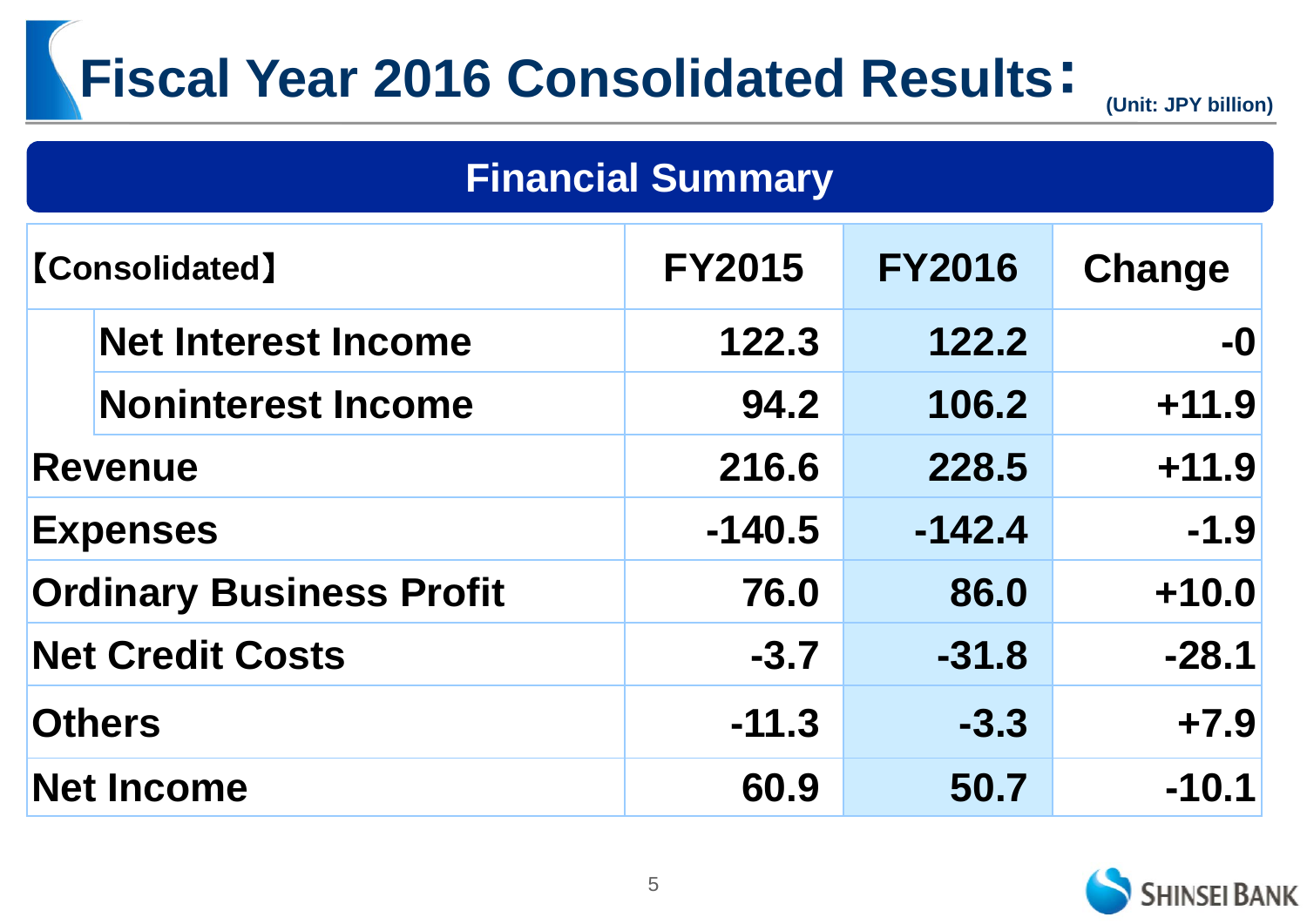**(Unit: JPY billion)**

#### **Net Interest Income**

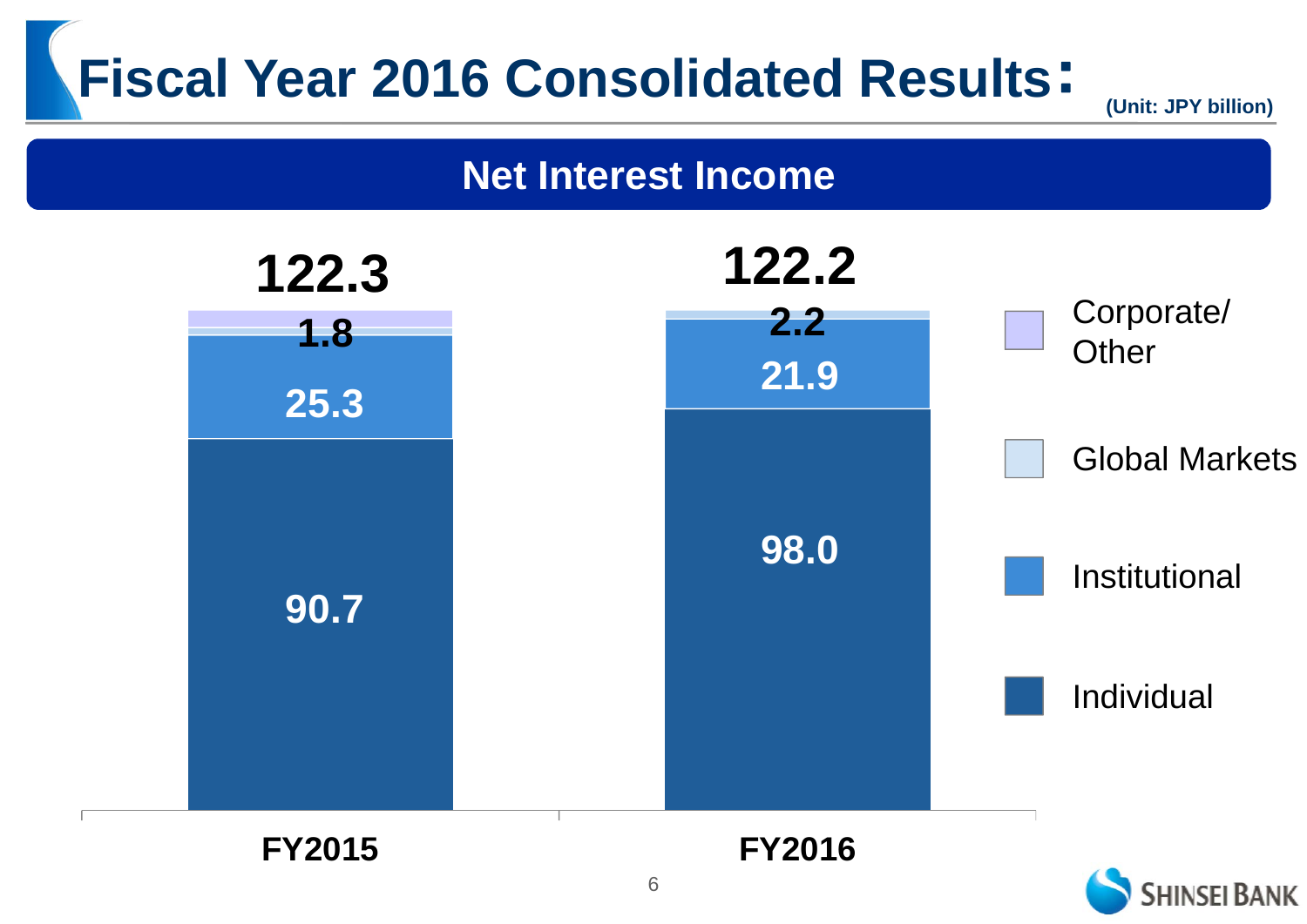**(Unit: JPY billion)**

#### **Noninterest Income**

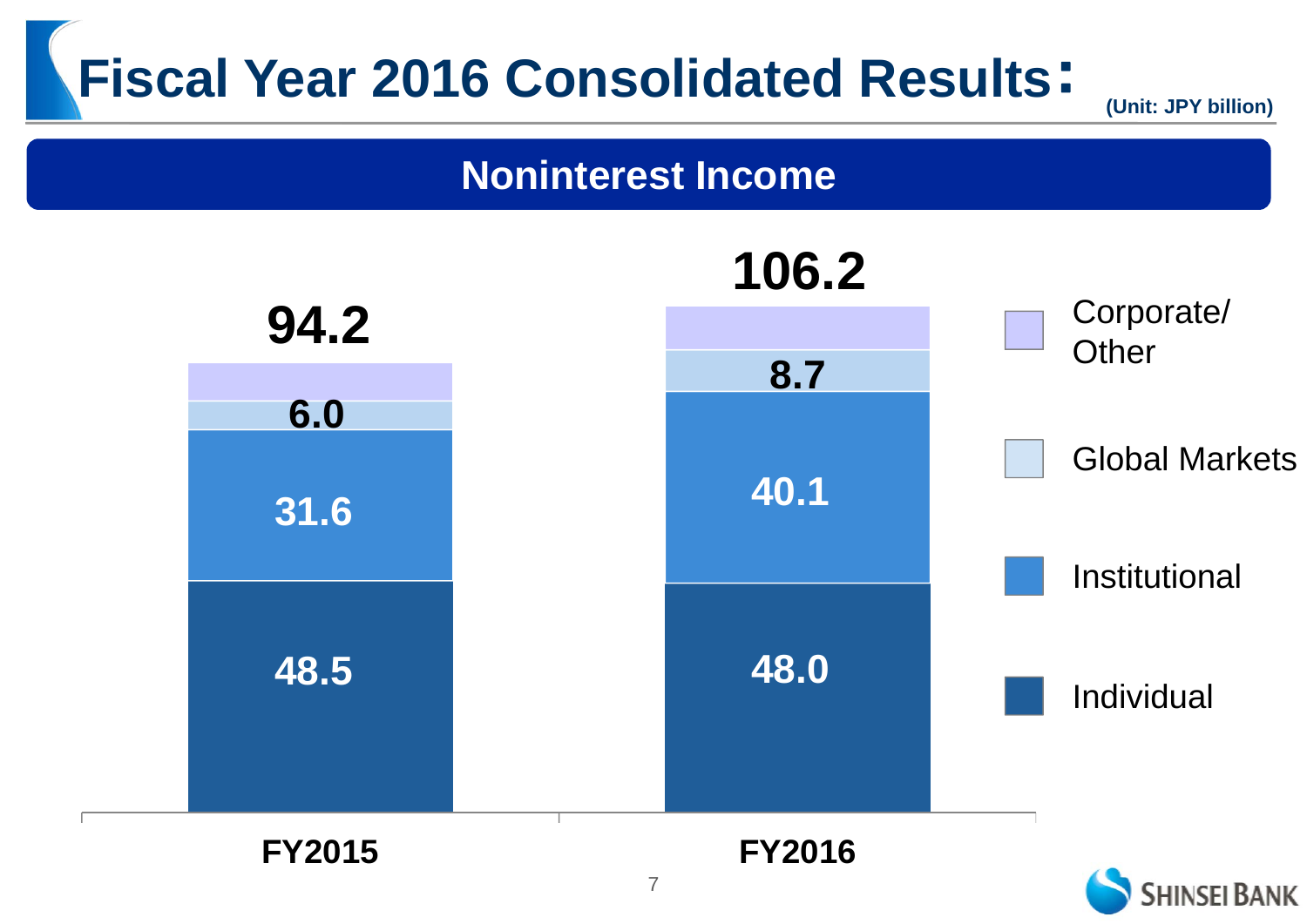**(Unit: JPY billion, %)**

#### **Expenses and Expense Ratios**



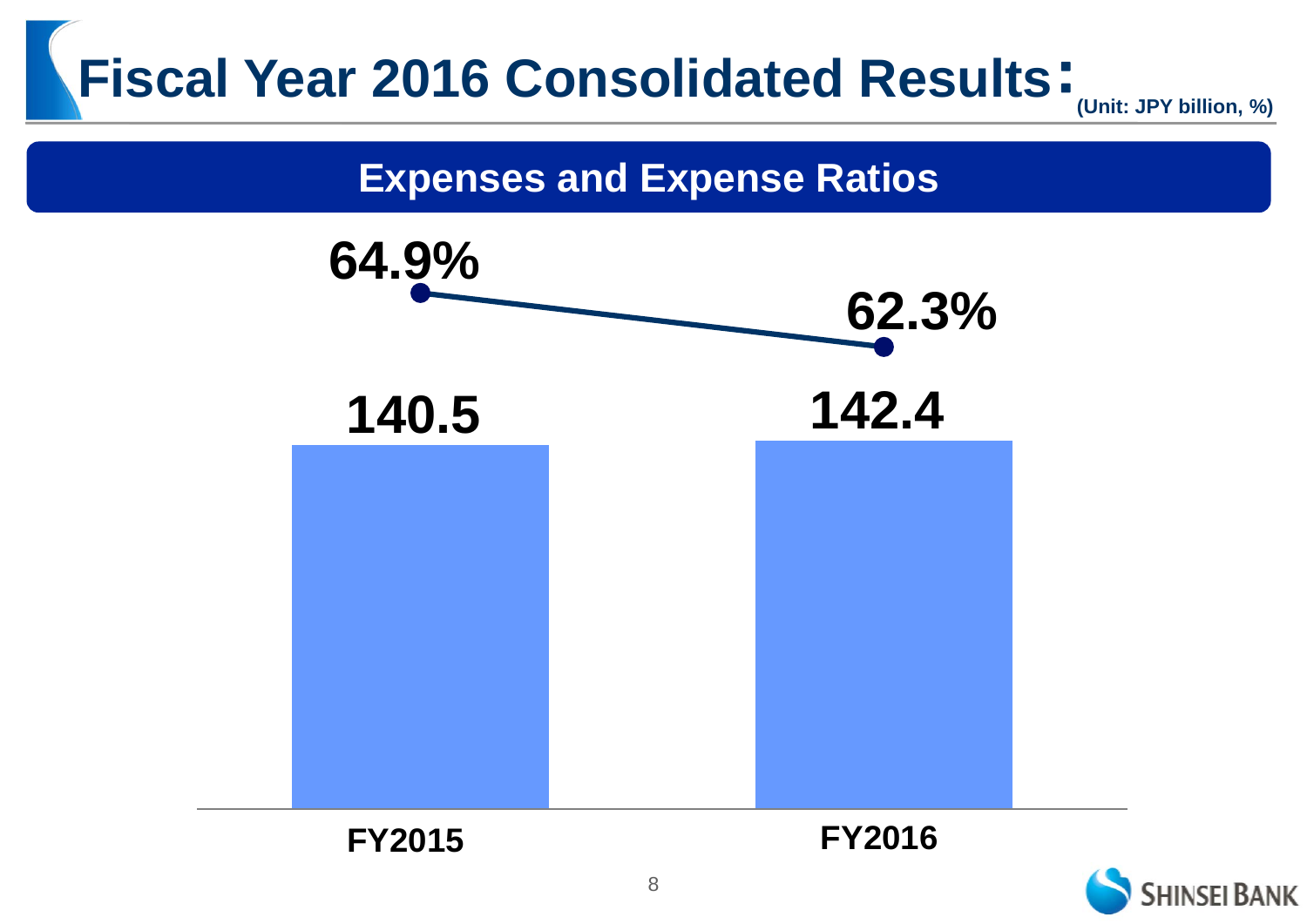





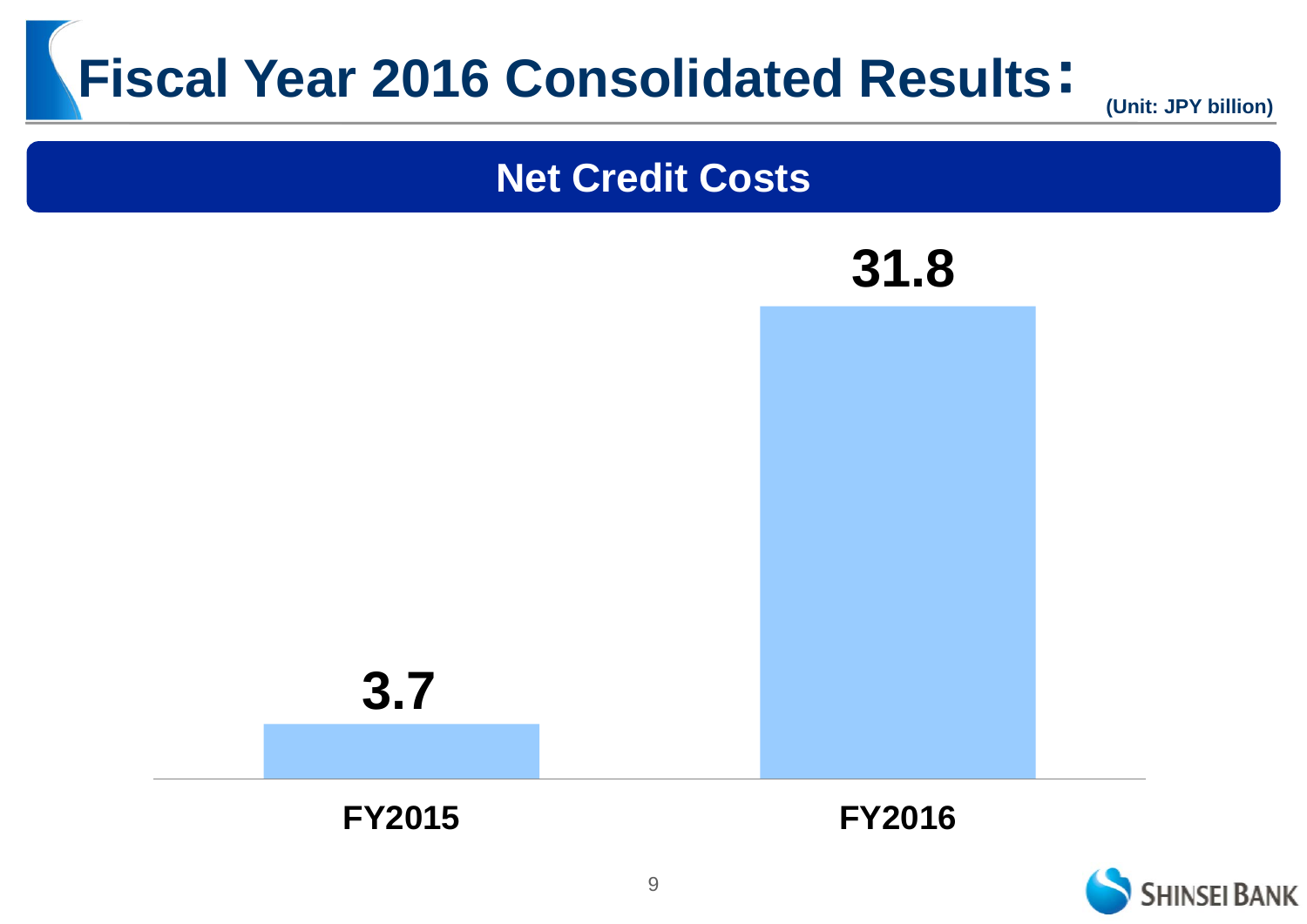**(Unit: JPY billion)**



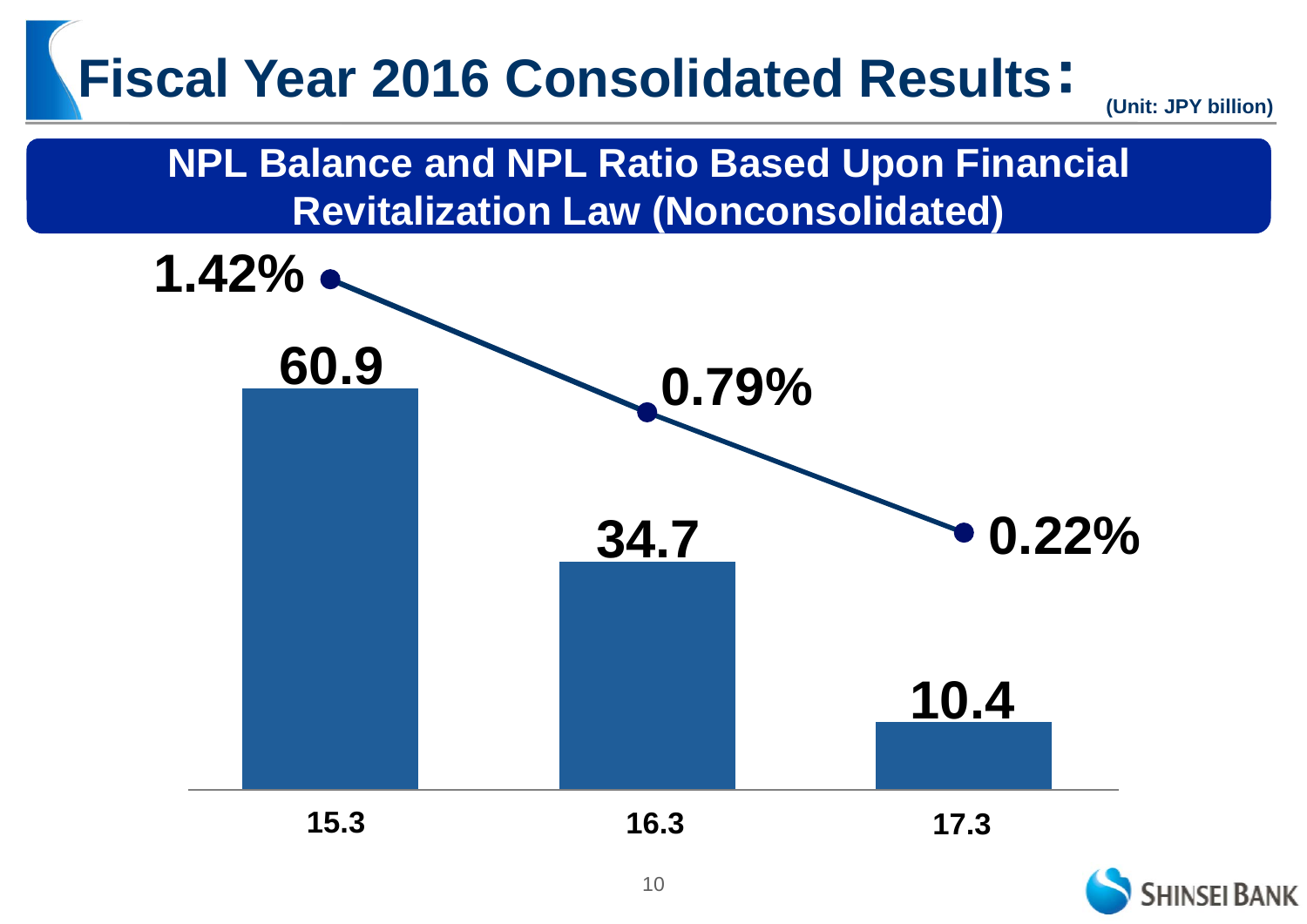**(Unit: JPY billion)**

#### **Capital Adequacy Ratio**

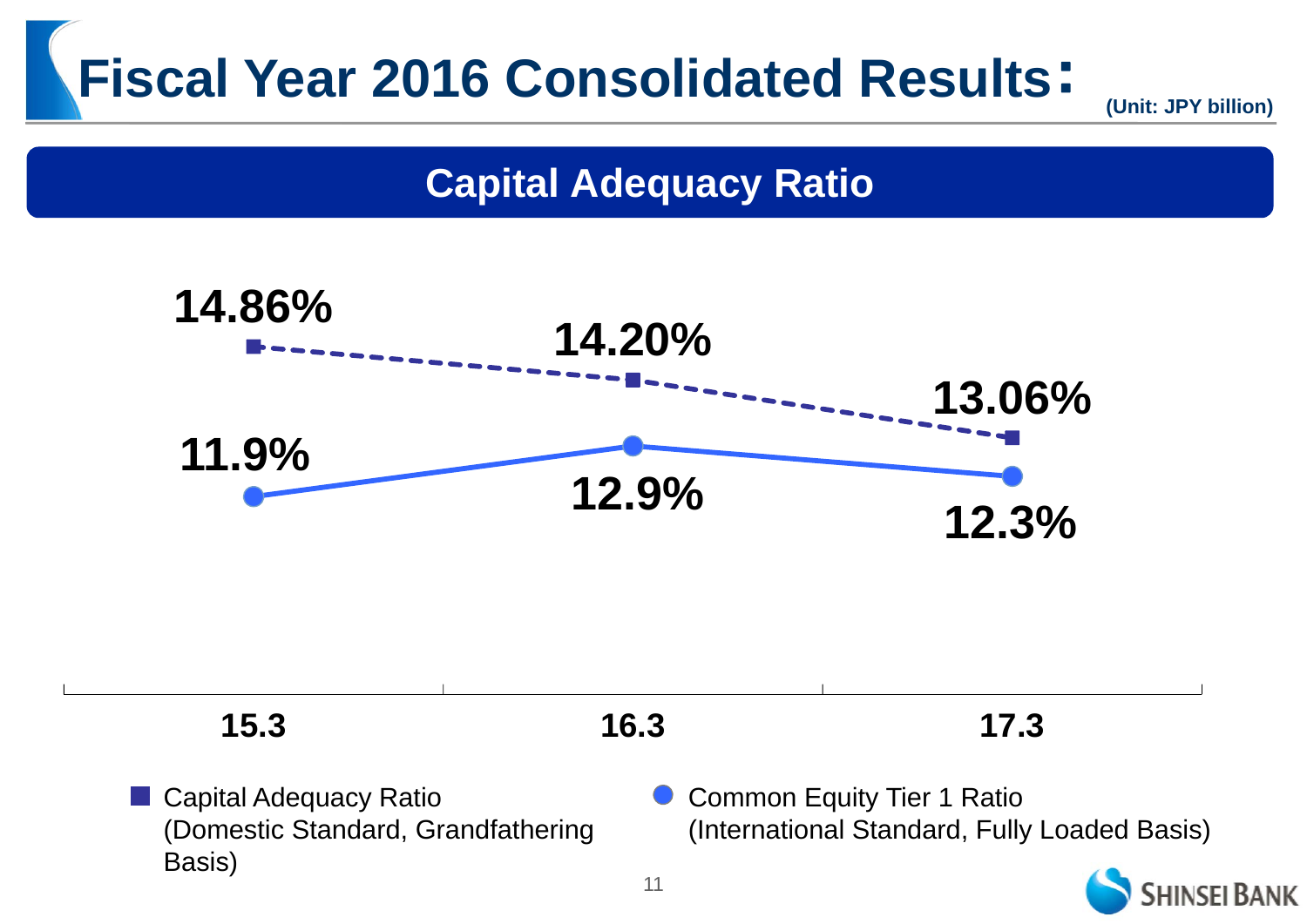**(Unit: JPY billion)**

**SHINSEI BANK** 

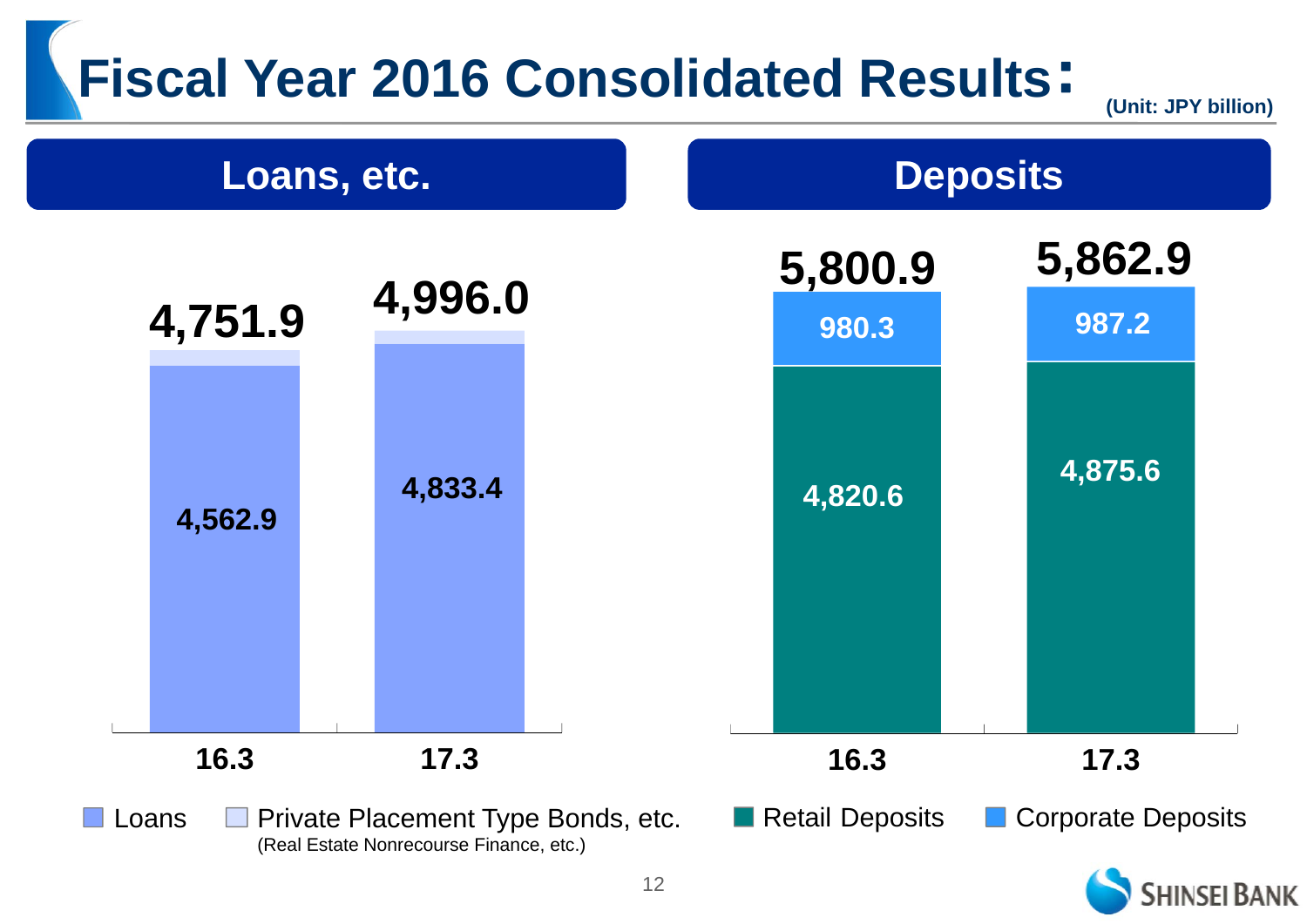## **Fiscal Year 2016 Dividend:**

#### **Year end dividend**

## **1.00 yen per share**